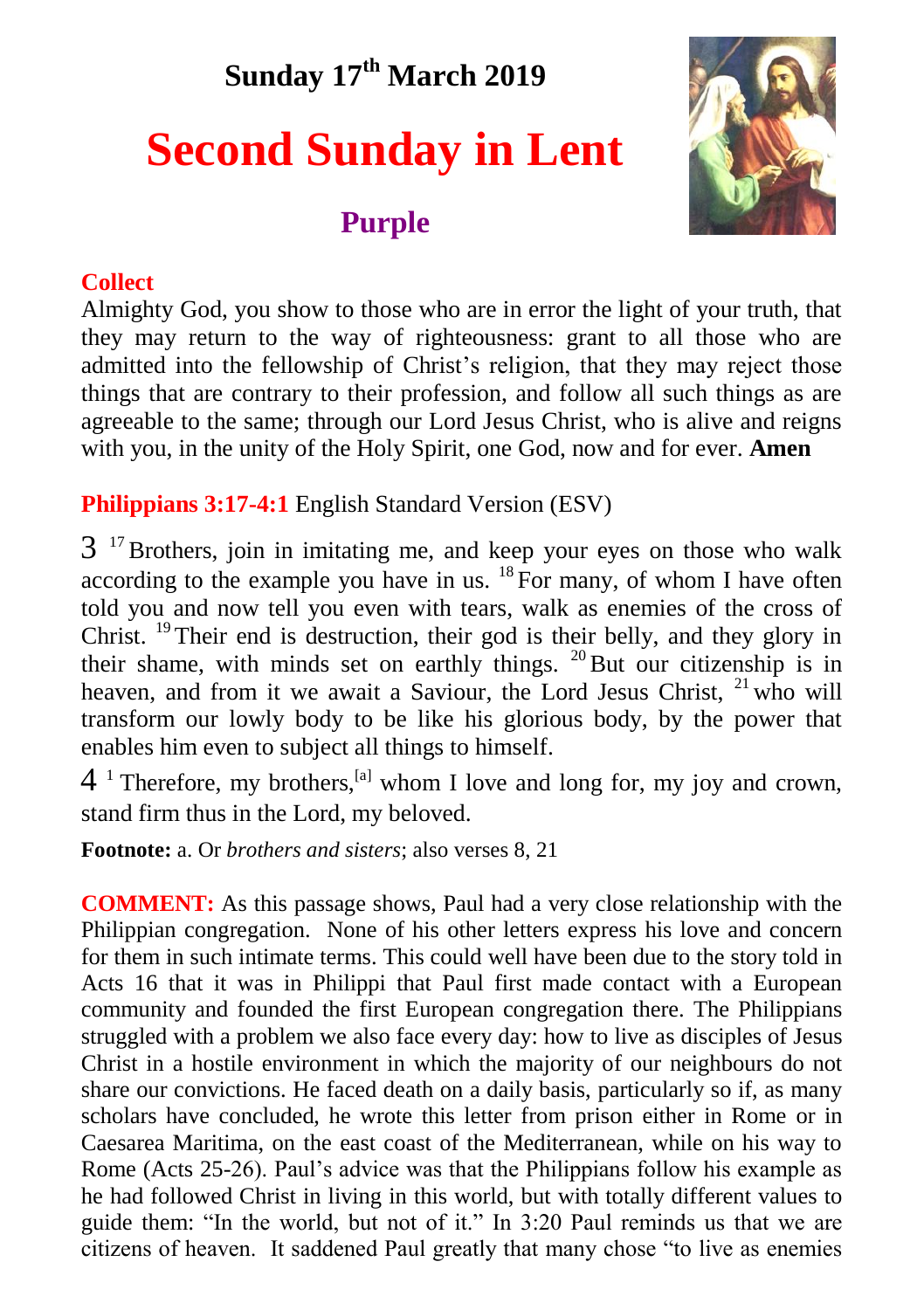of the cross of Christ" (verse 18). The essence of sin as he saw it was to continue to live in the spiritual dysfunctional way of selfishness, greed, hate and pride that brought about the death of Jesus on the cross. A so much better way lay in the way Jesus himself had lived. That too was the way Paul himself had tried to live, however imperfectly, since his conversion on the Damascus Road. He had said as much in the paragraph immediately preceding this passage. Lent is a time when we may examine our lives, confess our sins and renew our commitment to live differently. While Paul knew nothing about Lent, which did not become common in the church for another millennium, this is the pattern Paul set before the Philippians and ourselves two millennia later.

#### **Luke 13:31-35** English Standard Version (ESV)

#### **Lament over Jerusalem**

13<sup>31</sup> At that very hour some Pharisees came and said to him, "Get away from here, for Herod wants to kill you." <sup>32</sup> And he said to them, "Go and tell that fox, 'Behold, I cast out demons and perform cures today and tomorrow, and the third day I finish my course.  $33$  Nevertheless, I must go on my way today and tomorrow and the day following, for it cannot be that a prophet should perish away from Jerusalem.' <sup>34</sup> O Jerusalem, Jerusalem, the city that kills the prophets and stones those who are sent to it! How often would I have gathered your children together as a hen gathers her brood under her wings, and you were not willing!  $35$  Behold, your house is forsaken. And I tell you, you will not see me until you say, 'Blessed is he who comes in the name of the Lord!'"

**COMMENT:** Some of the Pharisees were quite sympathetic to Jesus because he shared many beliefs with then, such as the Resurrection from the dead, and that Scripture was not restricted to the Torah, with the Books of the Prophets and such as the Psalms were accounted as Scripture. In John's Gospel, Nicodemus was one such Rabbi, and in all the Gospels, Joseph of Arimathea is another. Antipas who executed John the Baptist and would sought to execute Jesus, if he could have done so without causing a rebellion in his Galilean domain. Jesus spurned him as a sly fox (verse .32) knowing full well that Antipas feared his power to command significant support among his fellow peasantry as well as the more sophisticated party of Pharisees. This passage leaves us in no doubt that he did appeal to many Pharisees despite his frequent clash with them because of their sharp differences about dietary and sabbatical observances (such as noted in verse 31, and in the verse that follows today's passage; 14:1- where it states; "he went to dine at the house of a ruler of the Pharisees"). Acknowledging himself as a prophet (verse 33), Jesus recognized that Jerusalem was the centre of all Jewish culture and religious tradition. He must go there; but he also realised what danger lay in wait for him (verse 34). Yet, like many of the great prophets before him, he knew that his mandate came from a higher authority, from the Lord and God of all (verse 35), who desires profound obedience expressed in love. This steady procession toward Jerusalem will lead to our Lord's passion, as he suffers and dies for our sakes, to purchase our redemption.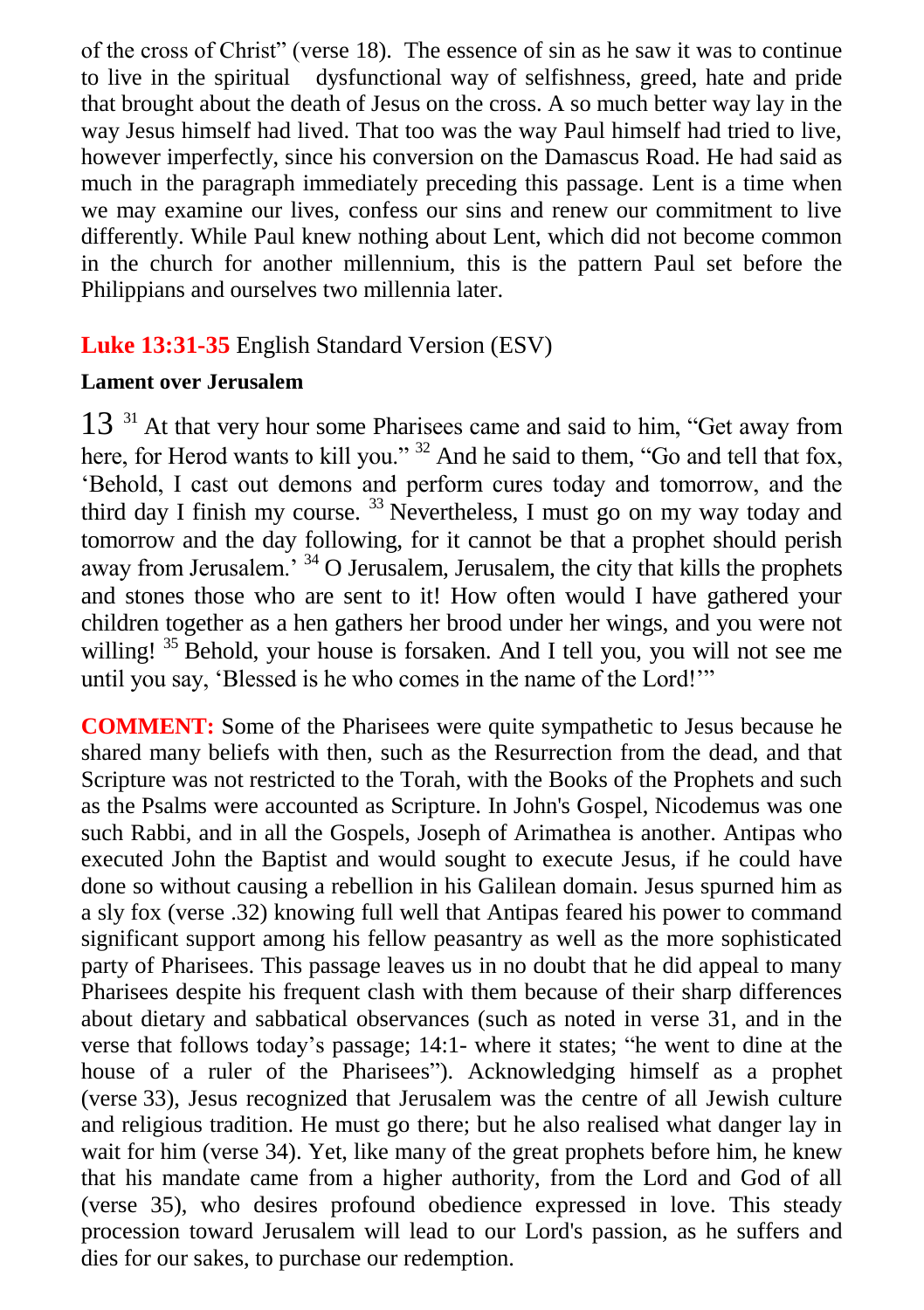#### **Psalm 27** *Dominus illumination* Grail Psalter

#### **R** The Lord is my light and my help.

<sup>1</sup> *Of David* The Lord is my light and my help; whom shall I fear? The Lord is the stronghold of my life; before whom shall I shrink?  $\mathbb{R}^n$ 

<sup>2</sup> When evil-doers draw near to devour my flesh, it is they, my enemies and foes, who stumble and fall.  $\mathbb{R}^7$ 

<sup>3</sup> Though an army encamp against me my heart would not fear. Though war break out against me even then would I trust.  $\mathbf{R}$ 

<sup>4</sup> There is one thing I ask of the Lord, for this I long, to live in the house of the Lord, all the days of my life, to savour the sweetness of the Lord, to behold his temple.  $\mathbf{R}$ 

<sup>5</sup> For there he keeps me safe in his tent in the day of evil. He hides me in the shelter of his tent, on a rock he sets me safe.  $\mathbb{R}^r$ 

<sup>6</sup> And now my head shall be raised above my foes who surround me and I shall offer within his tent a sacrifice of joy. I will sing and make music for the Lord.  $\mathbb{R}^7$ 

 $7$  O Lord, hear my voice when I call; have mercy and answer. <sup>8</sup> Of you my heart has spoken: "Seek his face." R

It is your face, O Lord, that I seek; <sup>9</sup> hide not your face. Dismiss not your servant in anger; you have been my help.  $\mathbb{R}^r$ 

Do not abandon or forsake me, O God my help! <sup>10</sup> Though father and mother forsake me, the Lord will receive me.  $\mathbb{R}^7$